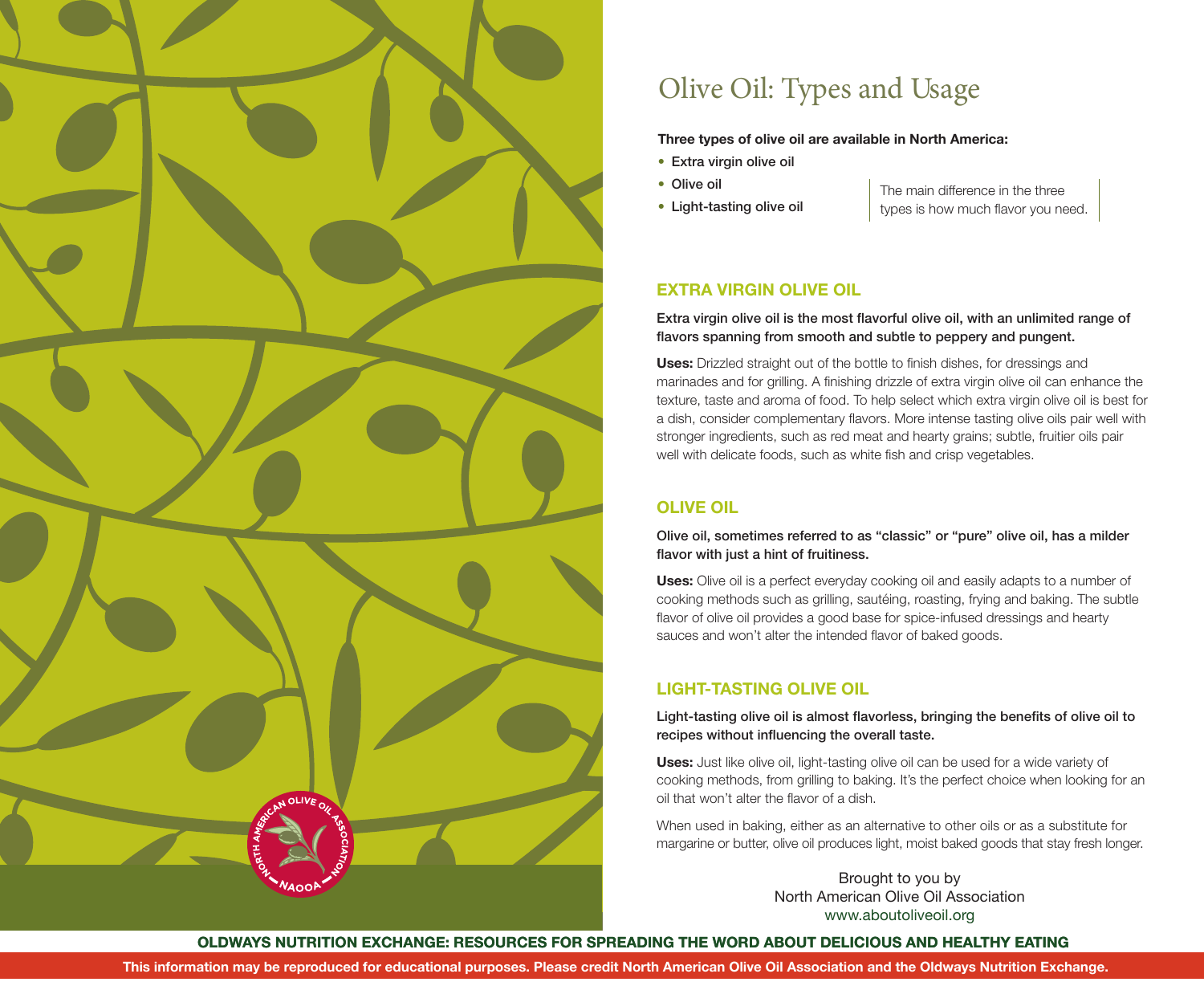# Helpful Information for Cooking With Olive Oil



### **Substituting Olive Oil for Butter and Margarine**

To substitute olive oil for butter or margarine in any recipe, follow this handy conversion chart.

| <b>BUTTER/MARGARINE</b> | <b>OLIVE OIL</b>          |
|-------------------------|---------------------------|
| 1 teaspoon              | 3/4 teaspoon              |
| 1 Tablespoon            | 2 1/4 teaspoons           |
| 2 Tablespoons           | 1 1/2 Tablespoons         |
| $1/4$ cup               | 3 Tablespoons             |
| $1/3$ cup               | $1/4$ cup                 |
| $1/2$ cup               | $1/4$ cup + 2 Tablespoons |
| $2/3$ cup               | $1/2$ cup                 |
| $3/4$ cup               | $1/2$ cup + 1 Tablespoon  |
| 1 cup                   | $3/4$ cup                 |

#### **Cooking Oil Production1 and Smoke Points2**

Olive oil is one of the few popular cooking oils produced through natural extraction vs. chemical extraction. When cooking with oils and fats, each reacts to heat differently. The hotter they get, the more they break down and start to smoke. Oils and fats have different smoke points. When referring to the chart below, keep in mind that the average stovetop cooking temperature is 350°F.

| <b>PRODUCT</b>                   | <b>SMOKE POINT</b> | <b>PRODUCTION METHOD</b>                                                                                     |
|----------------------------------|--------------------|--------------------------------------------------------------------------------------------------------------|
| <b>Extra Virgin</b><br>Olive Oil | 320-375°F          | Naturally extracted with no heat or chemicals                                                                |
| Olive Oil                        | 391-468°F          | Blend of refined olive oil and virgin/extra virgin olive<br>oil: no solvents used                            |
| Canola Oil                       | 425-475°F          | Refined; solvent extracted                                                                                   |
| Corn Oil                         | $450^{\circ}F$     | Refined: solvent extracted                                                                                   |
| Soybean Oil                      | $460^{\circ}$ F    | Refined; solvent extracted                                                                                   |
| <b>Butter</b>                    | $250 - 300$ °F     | Churning of cream                                                                                            |
| Margarine                        | $360^\circ F$      | Oil is chemically treated and then hydrogenated before<br>being combined with other ingredients and agitated |

1. Harvard School of Public Health; The Culinary Institute of America (1996). *The New Professional Chef*, 6th edition, John Wiley & Sons; www.canolainfo.org; www.madehow.com.

2. http://en.wikipedia.org/wiki/Smoke\_point and http://nutrition.about.com/od/ahealthykitchen/f/ hexane.htm.

**OLDWAYS NUTRITION EXCHANGE: RESOURCES FOR SPREADING THE WORD ABOUT DELICIOUS AND HEALTHY EATING**

**This information may be reproduced for educational purposes. Please credit North American Olive Oil Association and the Oldways Nutrition Exchange.**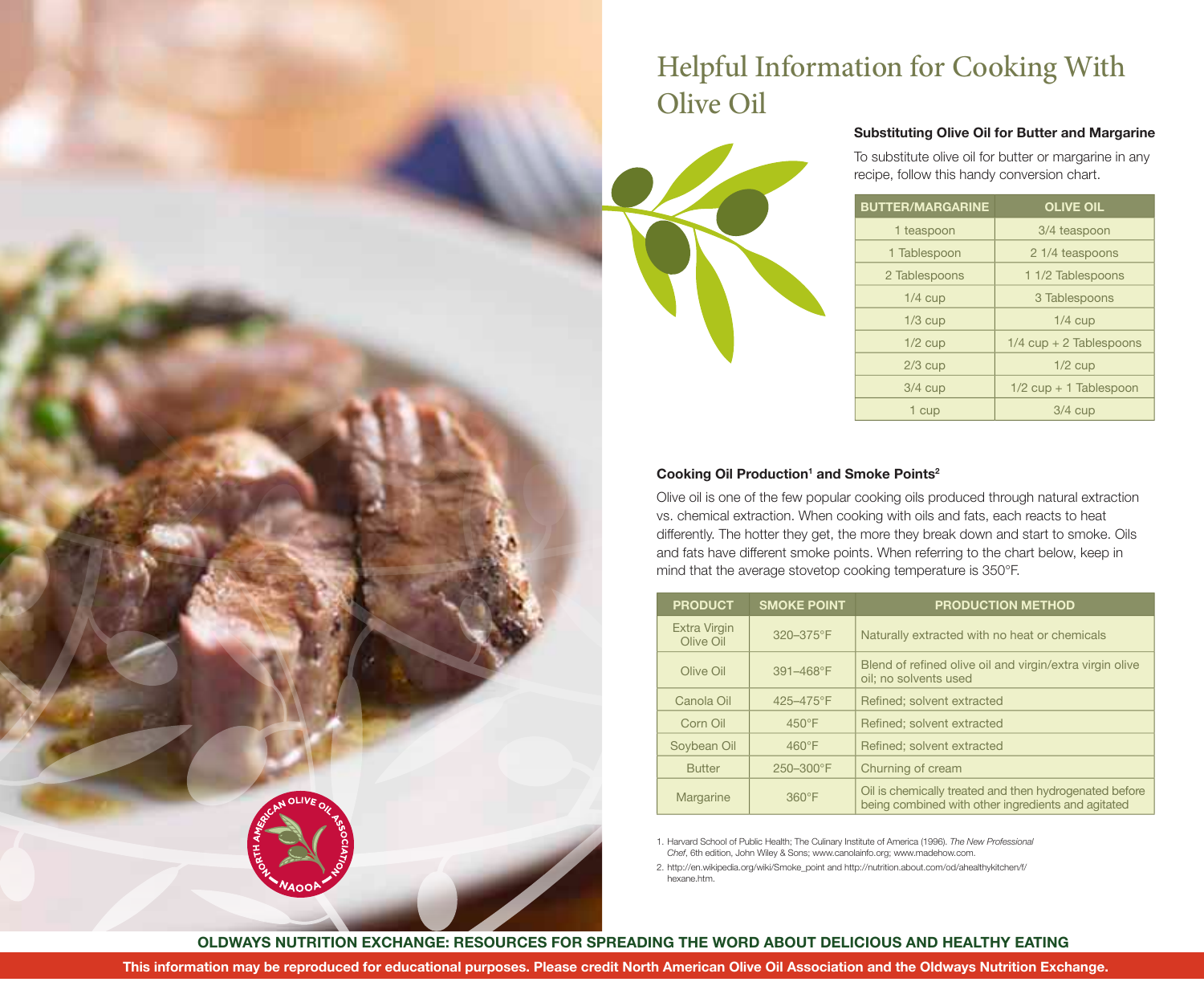

## Olive Oil Health and Nutrition Information

The beneficial role of olive oil in a healthy diet has been proven time and again in studies around the globe and science related to olive oil's health benefits continues to evolve. The most important aspect of using olive oil for health purposes is to remember that it should replace sources of saturated fat in your diet. In addition, the acclaimed Mediterranean Diet, of which olive oil is a key component, is based on balanced proportions and relies heavily on consumption of vegetables and fruits, nuts, and lean proteins such as chicken and fish. Coincidentally, these all taste better when prepared with olive oil!

Olive oil is a more healthful choice than many other cooking fats due to the fact that it is a monounsaturated, or "good," fat. Consuming monounsaturated fat in place of saturated fat has been shown to help lower the bad LDL cholesterol and raise the good HDL cholesterol. The FDA agrees and approved a qualified heart health claim for olive oil in 2004.

Extra virgin or virgin olive oils offer additional health benefits because they are naturally extracted and retain an abundance of vitamins and polyphenols that have antioxidant, anti-inflammatory and antimicrobial properties. A recent study from Spain found that participants with the highest olive oil consumption as a proportion of total calories had a 26-percent-lower mortality rate from all causes and were 44 percent less likely to die from heart disease.<sup>1</sup>

A diet with olive oil as a main source of fat has been linked to health benefits related to cardiovascular disease, diabetes, stroke, cancer and more. There is also evidence that olive oil helps the body better absorb beneficial nutrients from vegetables and other healthy ingredients in meals.<sup>2</sup>

1. Buckland G. Am J Clin Nutr, 2012. 96(1):142–9.

2. Mitrou PN. Arch Intern Med. 2007: 167(22):2461-2468.

Shellen R. Goltz, Wayne W. Campbell, Chureeporn Chitchumroonchokchai, Mark L. Failla, Mario G. Ferruzzi. Meal triacylglycerol profile modulates postprandial absorption of carotenoids in humans. *Molecular Nutrition & Food Research*, 2012; 56 (6): 866 DOI: 10.1002/mnfr.201100687.

**OLDWAYS NUTRITION EXCHANGE: RESOURCES FOR SPREADING THE WORD ABOUT DELICIOUS AND HEALTHY EATING**

**This information may be reproduced for educational purposes. Please credit North American Olive Oil Association and the Oldways Nutrition Exchange.**